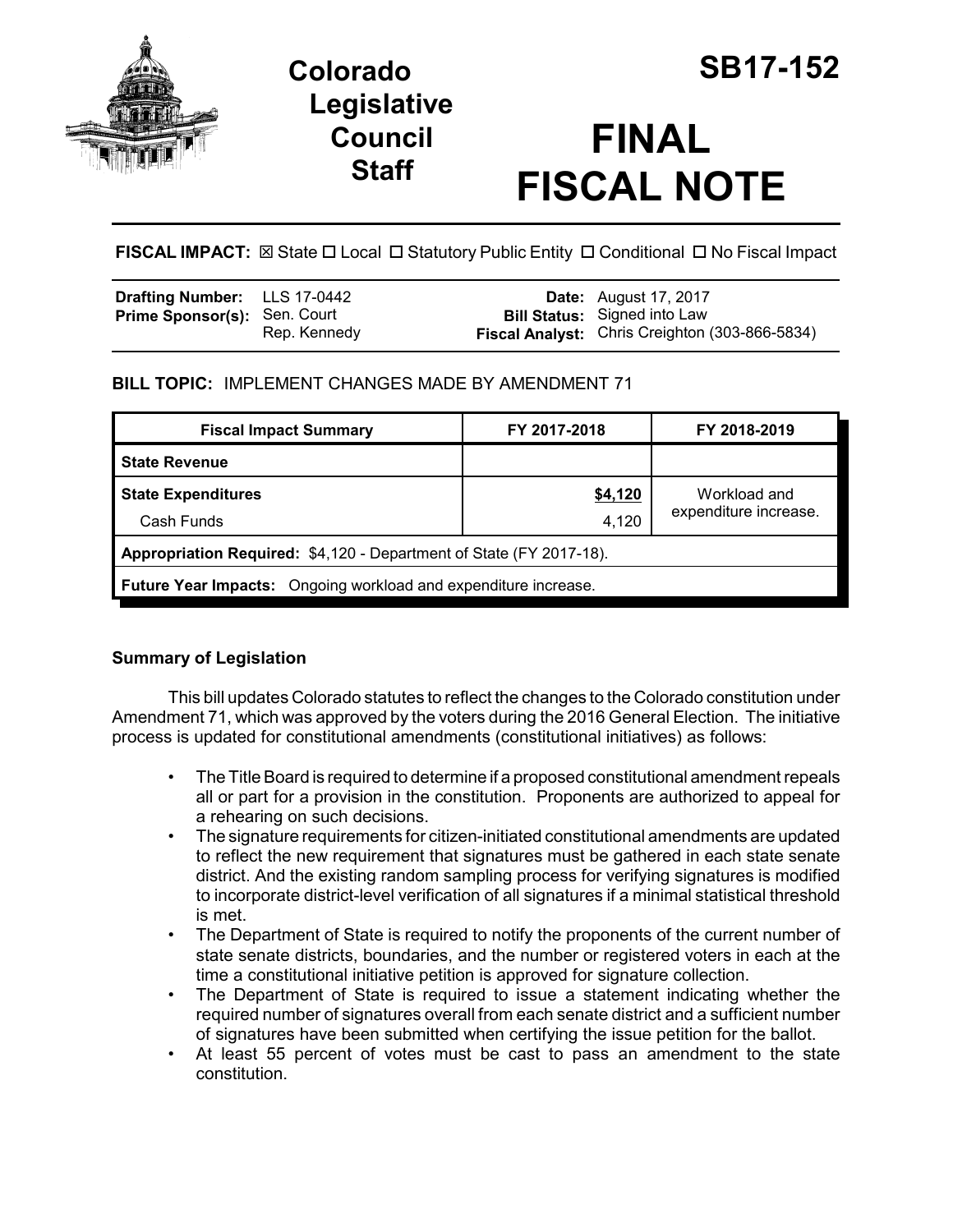August 17, 2017

#### **Background**

In Colorado, citizens have the power to propose changes to the state constitution and statutes through the citizen initiative process. Under this process, proponents must collect a certain number of signatures to place an initiative on the ballot. In order to place a citizen initiative on the ballot to change the constitution or state statutes, proponents must collect enough signatures equal to at least 5 percent of the votes cast in the most recent election for Secretary of State. In 2016, this requirement was 98,492 signatures. Amendment 71 added the requirement that signatures for citizen initiatives to change the state constitution must be collected in each of the state's 35 senate districts in an amount of at least 2 percent of the registered voters in each district. Also, constitutional initiatives amending the constitution must receive 55 percent of the vote. However, constitutional initiatives that only repeal a prior constitutional amendment, in whole or in part, only require a majority vote to pass.

#### **State Expenditures**

This bill increases workload and expenditures as discussed below.

**Statewide voter registration and election database.** In FY 2017-18, this bill increases Department of State cash fund expenditures by \$4,120. These funds are needed to make minor changes in the statewide voter registration system to capture voter information by senate district and to generate associated reports. This work requires 40 hours of computer programing at a rate of \$103 per hour.

*Title Board review.* This bill requires the Title Board to review each constitutional initiative to determine if it repeals, in whole or in part, a prior amendment to the state constitution. This increases workload for members of the Title Board which includes staff from the Department of Law, the Department of State, and the Office of Legislative Legal Services. The proponents of a constitutional initiative may file a motion for a rehearing of this determination with the Title Board. To the extent that rehearings occur, workload for the Title Board further increases. This workload increase is consistent with current Title Board duties and can be accomplished within existing appropriations.

*Department of State.* Department of State workload is increased to record additional Title Board determinations and to notify the proponents of the current number of state senate districts, boundaries, and the number of registered voters in each at the time a constitutional initiative petition is approved for signature collection. This workload increase can be accomplished within existing appropriations.

This bill requires the signatures on the constitutional initiatives to be examined if the initiative is deemed to have sufficient signatures after random sampling is conducted. Signature validation is conducted for the Department of State by the Integrated Document Solutions group of the Department of Personnel and Administration using funds reappropriated from the Department of State Cash Fund. While the additional signature verification increases costs, Amendment 71 will likely reduce the number of constitutional initiatives. Therefore, the number of future constitutional initiatives and signatures needing to be examined is not known. Should additional funds be needed they will be requested through the annual budget process.